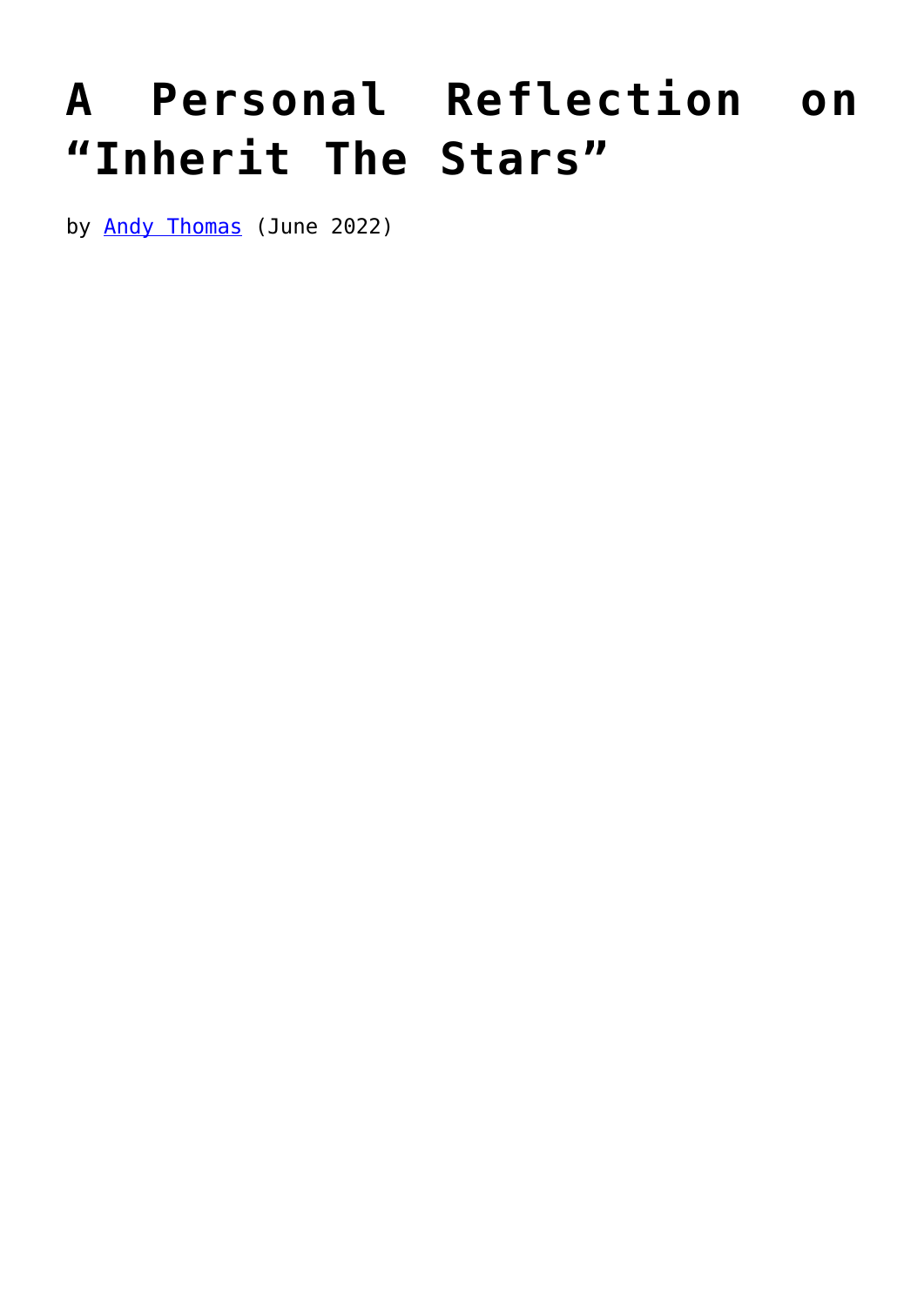

*Cosmic Egg Series No. 1 (Creative Forces)*, Emil Bisttram, 1936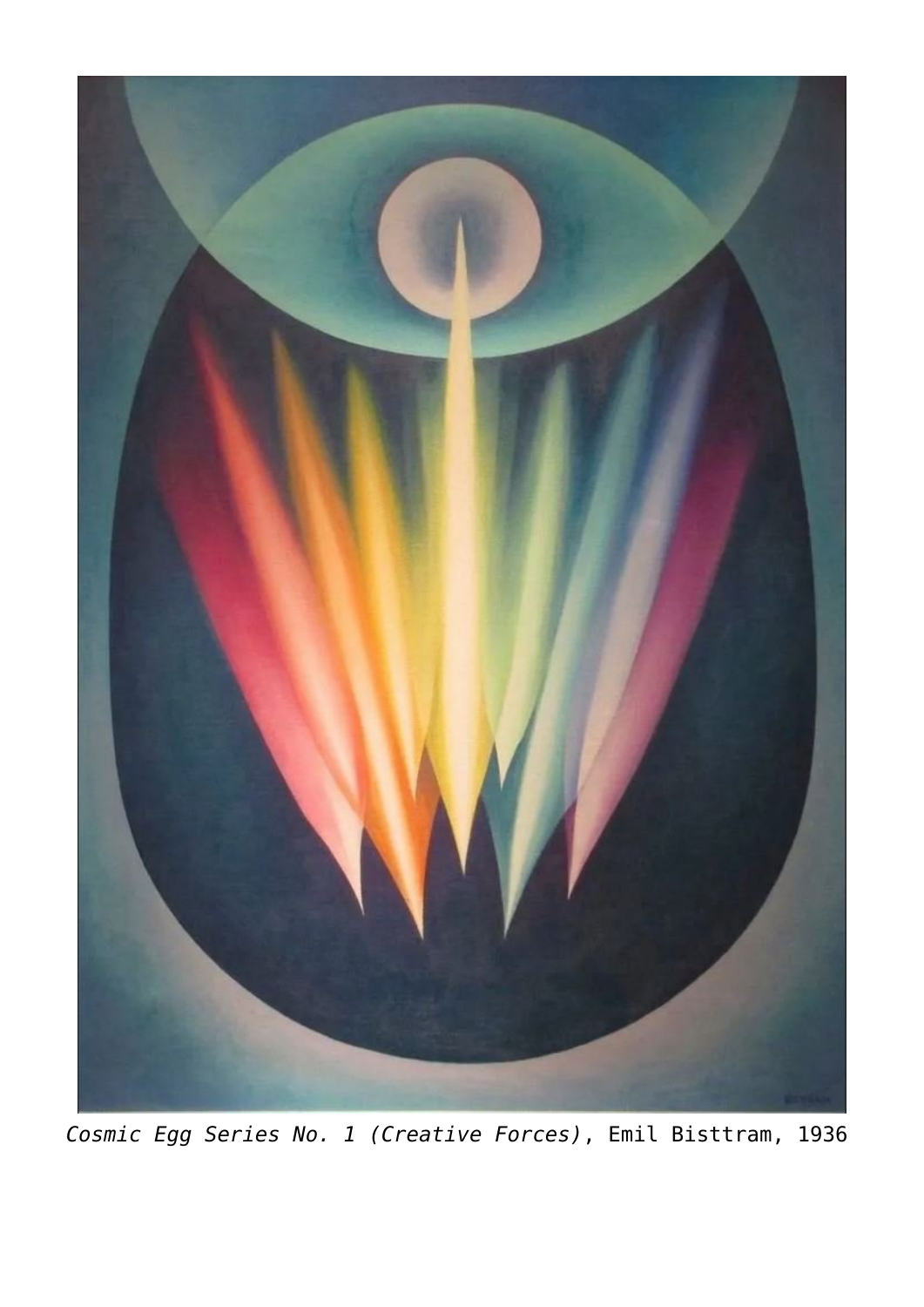It is often said that you should never judge a book by its cover. I did once, but fortunately things worked out for the best. I was a kid hanging out in a local library in the early 1980s, when a particular book caught my attention.

On the cover of the book I had just pulled from the shelf was a lunar scene in which a spacesuit clad skeleton lay half-buried, while two other figures in spacesuits were busy with the job of its excavation.



And I ask you, what could possibly be more intriguing to a young boy with an appetite for science fiction?

The story line lived up to the intrigue created by the cover, and the body found on the moon turned out to be 50 thousand years old—he had lived long before he could have existed. What a fabulous pretext for a novel!

I took the book home excitedly and was not disappointed.

Although I forgot the name of the book in the years that followed, the fascination it had inspired made a lasting impression. Some years back, during a reflective moment, I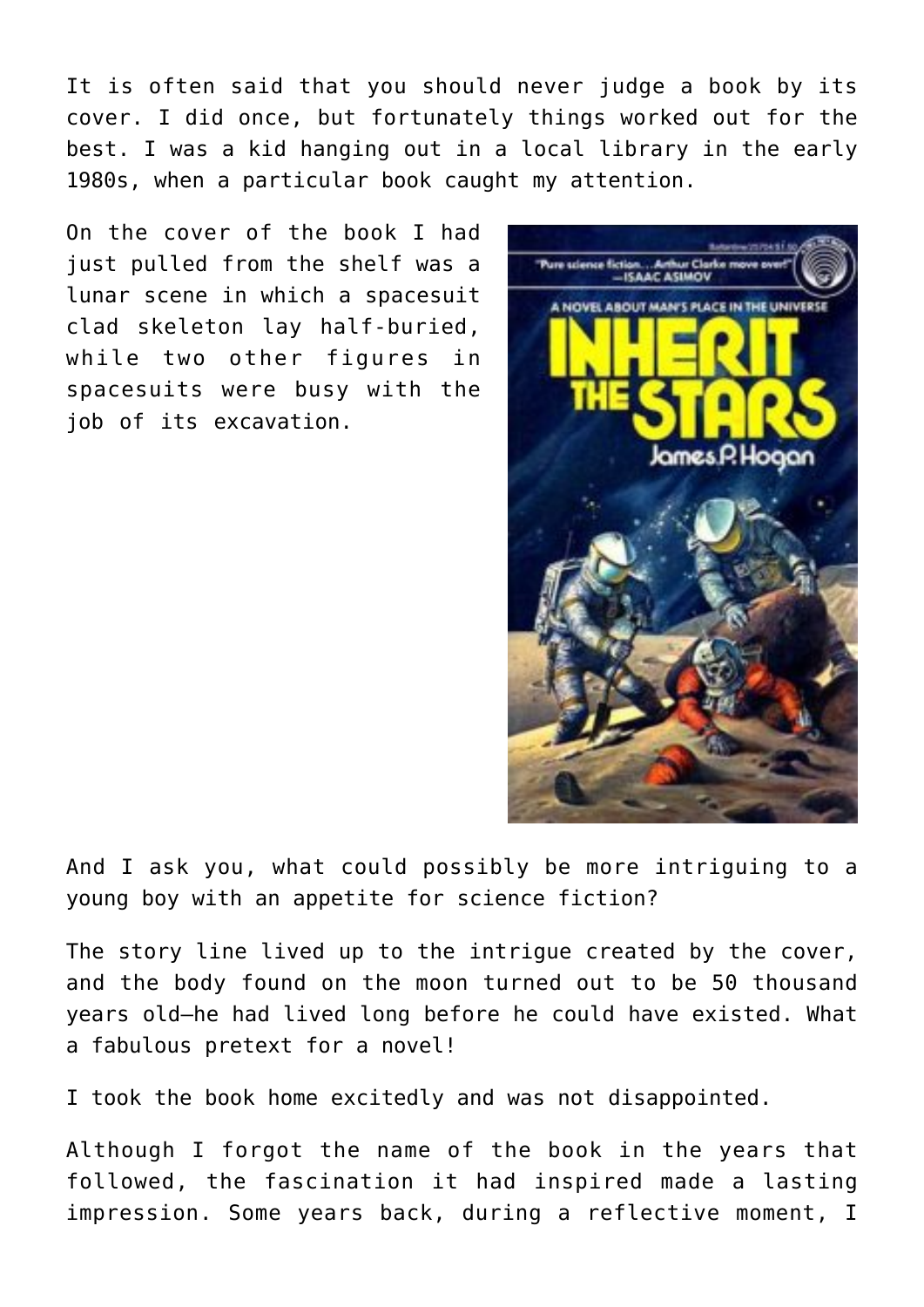made the decision to seek it out and re-read it.

Now, tracking down such a book without recollection of either its name or author presented somewhat of a challenge for me. I had little more to go on other than the vaguest of internet search terms, such as the "man on the moon", and "skeleton in a spacesuit." Eventually, however, I hit upon a scanned image of the original book cover that had so captivated me and, in the process, re-discovered a childhood delight.

The book was called *Inherit the Stars* by James P Hogan.

Written in the late 1970s, but set in the early 21st Century, it was a stunning science fiction achievement, filled with intrigue and excitement while, for the most part, maintaining a high degree of scientific credibility.

I later discovered that soon after the book was first published, Hogan wrote two sequels, *The Gentle Giants of Ganymede*, and *Giants' Star* to create a trilogy. At a later time, he added to these, and thus his "trilogy" now comprises five books. The sequels were a little more far-fetched in terms of science credibility, but remained just as compelling nevertheless.

Both *Inherit the Stars* and Arthur C. Clarke's earlier *2001 A Space Odyssey* deal with the prospect that man would one day meet an advanced alien civilisation that was not 100s of years ahead of ours, but millions. Having declared that he could write a better novel than Clarke, Hogan's motive was to directly challenge *2001 A Space Odyssey* in a way that was less abstract in nature and more engaging at the human level. Arthur C. Clarke's work is often brilliant in concept, but his characters are typically robotic, being there only to play-out the science.

In particular, I found myself taken aback at just how prophetic Hogan's portrayal of computing technology in everyday life turned out to be. I was struck, also, at just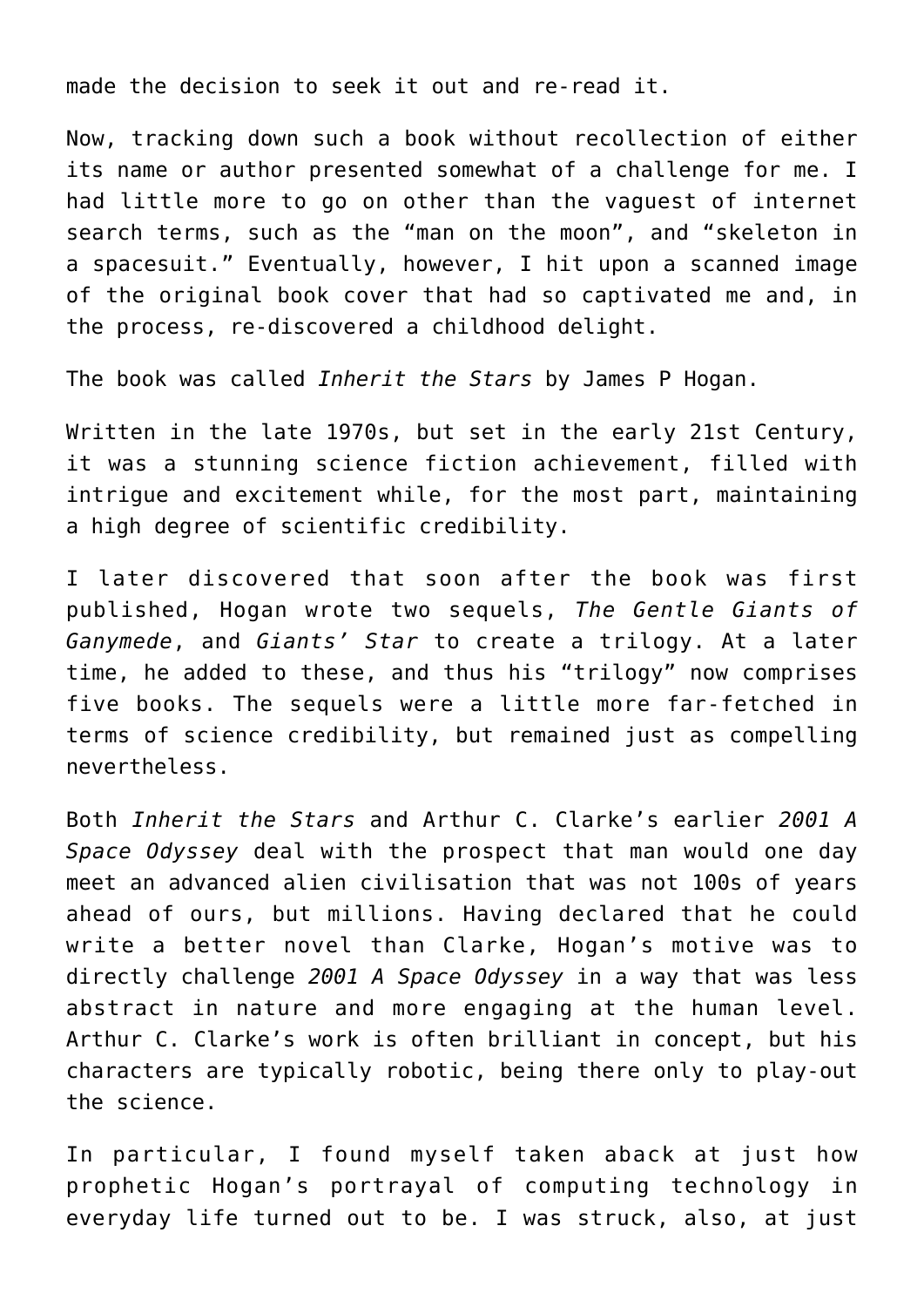how well Hogan managed to weave futuristic concepts into his story that were both credible, yet breathtaking in nature.

Inherit the Stars begins with two men, Victor Hunt and his companion, Rob Gray, taking a suborbital flight from London to the US. Gray carries with him a briefcase computer which he uses from his aircraft seat to check on connecting schedules during the flight. The pair then use what is clearly a laptop to book a rental vehicle for collection upon landing—an operation requiring Grey to provide his credit card details.

But back when the book was written, the dawn of home computing had yet to happen, and typing pools would remain common place in office environments for at least another decade or so.

Not only is the computer carried by Rob Gray familiar as a laptop, it is endowed with a wireless connection to an external global computer network. Hogan later expanded on this a little in the second novel, *The Gentle Giants of Ganymede*, in which he refers to "Earthnet" —a world-wide network of computers, with terminals commonplace in homes and offices.

It is only in the fine detail of computing that differences emerge between what Hogan envisaged for the 21st Century, and what we experience today. In the novel, it was necessary for Gray to place a video call to the rental company to perform the booking. Although video calls are now familiar to anyone who uses Skype or Zoom, we would typically key the necessary information into a web-page today, rather than hold a voice conversation with a company representative.

But perhaps Hogan's predictive powers are not as amazing as they first seem.

In actuality, the Internet has its origins in the 1960s and the term "Internet" was, in fact, coined as far back as 1973. Furthermore, Hogan was better placed than most to make predictions on the future of information technology. As a young man, he received a five-year scholarship at the Royal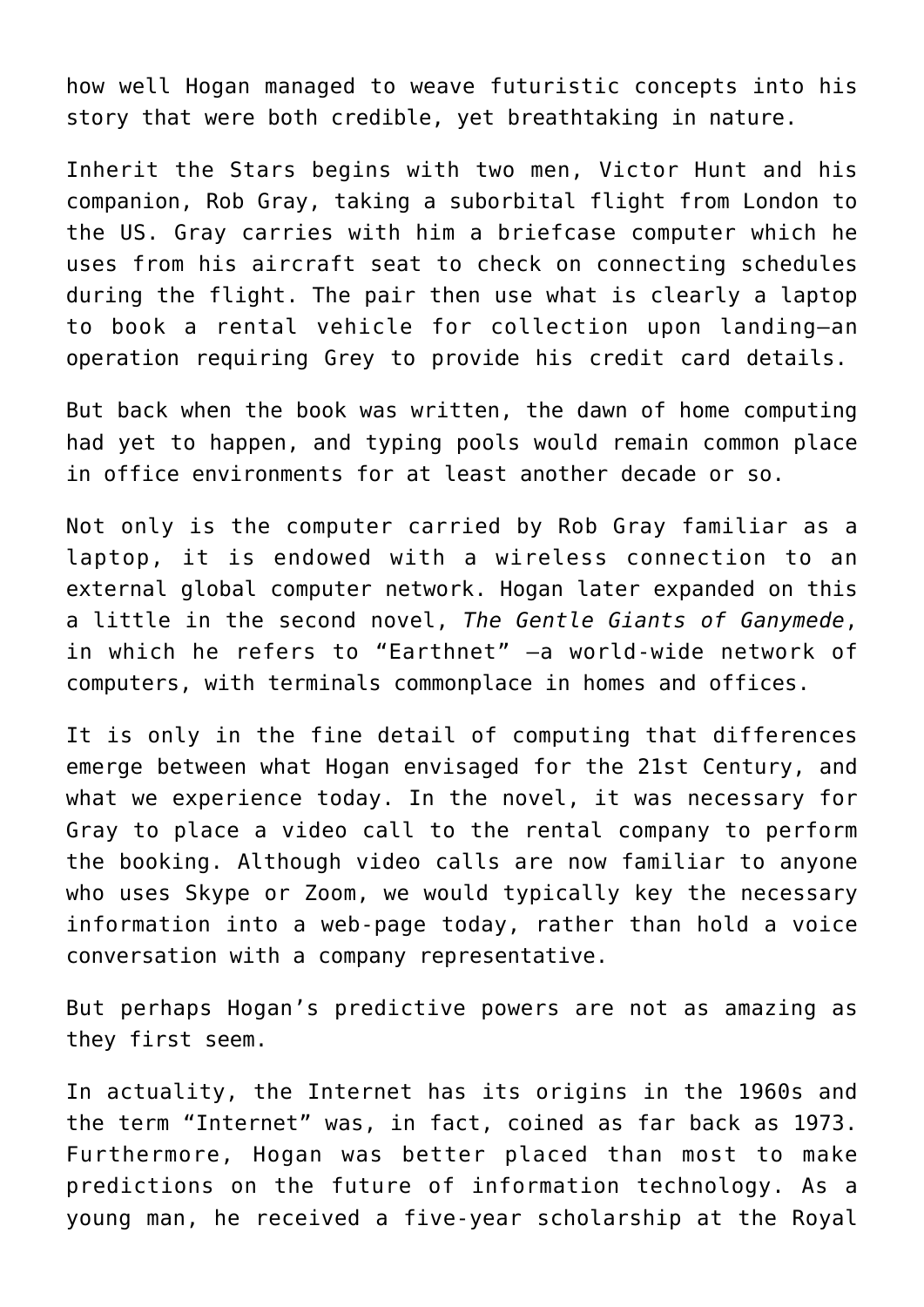Aerospace Establishment in the UK, where he studied electrical, electronic, and mechanical engineering. By the late 1970s, he was running the sales training programme at DEC in Boston, Massachusetts. I suspect that he would have been well aware of cutting-edge developments in IT at that time.

Nevertheless, what I found compelling about the future as envisioned by Hogan was not so much the concepts themselves, but rather the accuracy in which he portrays them in everyday life.

In the time that *Inherit the Stars* is set, commercial space travel to the moon is routine and manned outposts exist as far as Jupiter. It goes without saying that, in this particular area, Hogan's vision has not been borne out by events, at least not yet. However, the technology he describes remains scientifically credible.

But back to the plot. While the 50 thousand year old body on the moon was human, analysis of its spacesuit reveals that the "Lunarians," as they had been christened by Hunt's investigation team, possessed a similarly advanced technology to that of our own but were not of our civilisation. As the investigation progresses, more is learned, and the Lunarian's written language is decoded by the team.

The plot takes an unexpected twist when an alien spacecraft is discovered entombed in ice on the Jovian moon Ganymede. Alien remains and artifacts are recovered from the wreck, and Victor Hunt shifts the focus of his investigation from the moon and the Lunarians, to Ganymede.

It takes Victor Hunt and his team around 6 months to reach Ganymede on board the "Jupiter-5," a large interplanetary vessel propelled by a nuclear-electric engine.

By comparison, it typically takes today's space missions, such as NASA's Cassini Spacecraft, at least 3 years. But Cassini, like most spacecraft to date, relied upon chemical rocket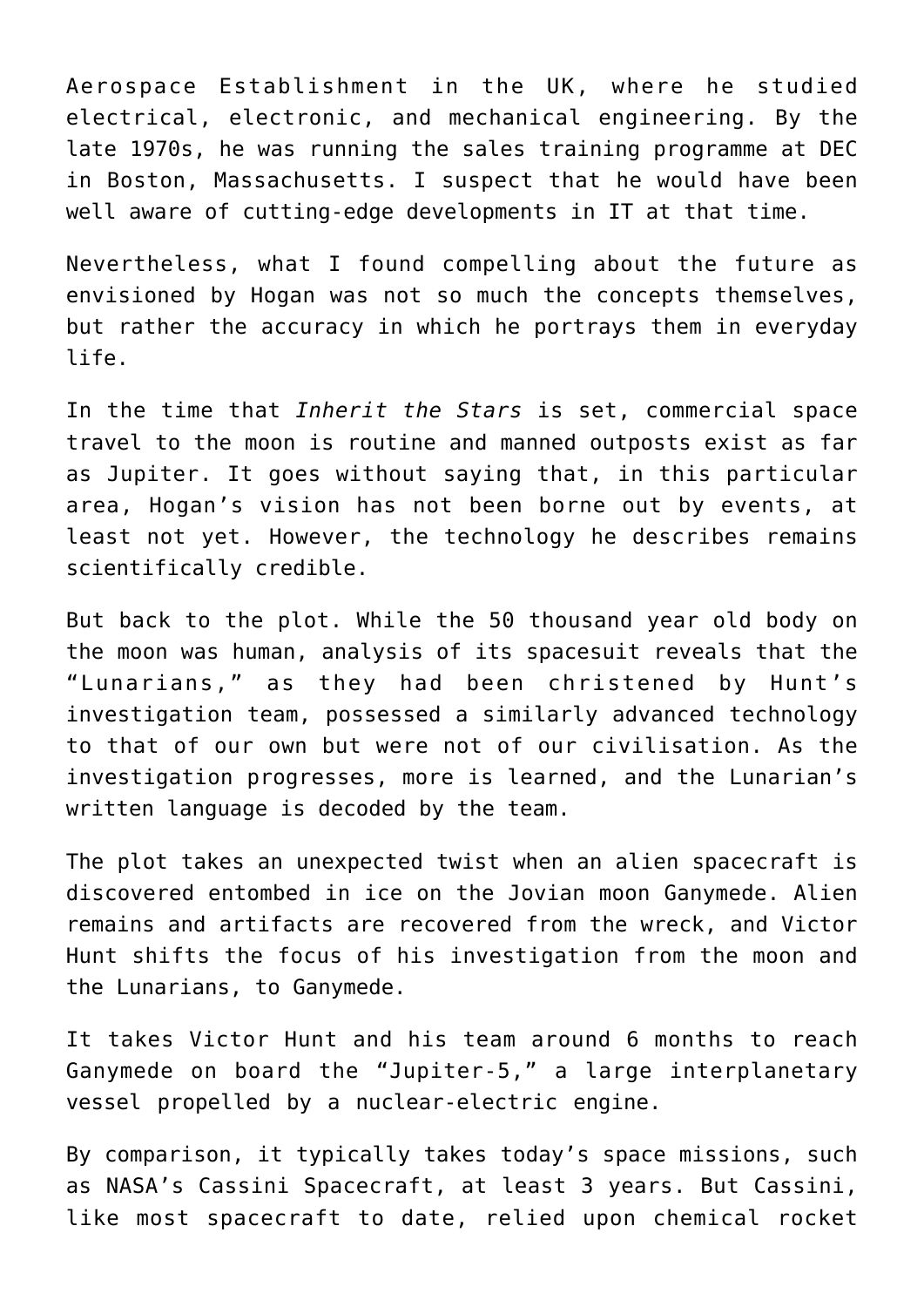engines to hurl it toward the outer planets.

Manned missions to Jupiter seem further away now than they did in the 1970s. But in other regards, there have been some exciting developments.

Electrically powered thrusters have, in fact, been in development since the 1950s. It was not until 1998, that one was used for the first time as the primary means of propulsion on a space mission. [Deep Space 1](https://www.jpl.nasa.gov/missions/deep-space-1-ds1) was a NASA mission specifically designed to test experimental technologies, including the electric ion engine. Despite early technical difficulties, it was a stunning success.

Deep Space 1's electric thruster fired for a total of 678 days while the spacecraft journeyed around the inner solar system. However, the amount of power available to drive the thruster was always going to limited by the generating capacity of the craft's solar arrays. Although the ion thruster on board Deep Space 1 could be fired over an extended periods, unlike a convention rocket engine, the amount of thrust it produced was low.

This was not a problem for the ship in Hogan's novel, however, as the Jupiter-5 used a nuclear reactor to generate the electrical energy to drive the propulsion system. Nuclear reactors would be capable of generating much more energy than solar arrays, and indeed, have been the subject of numerous space mission proposals and theoretical studies. In 2003, NASA established **Project Prometheus** to develop nuclear spacecraft propulsion technology. A demonstrator mission was also considered that would explore the Jovian moons Europa, Ganymede, and Callisto using this technology. NASA, however, discontinued the project in 2010.

Given the technological leap that occurred in spaceflight during the 1950s and 60s, Hogan was not alone among the science fiction authors of his time who assumed that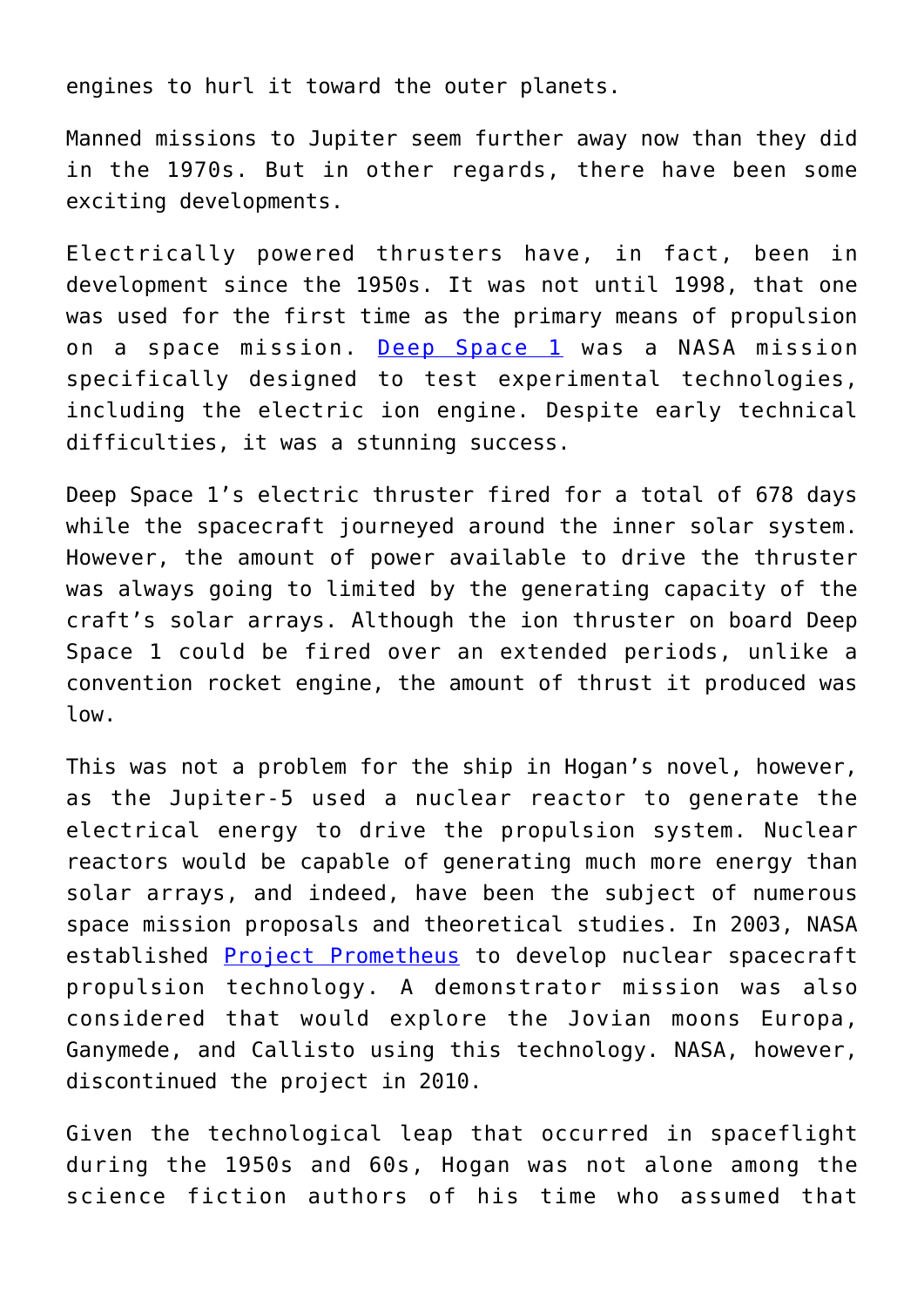spaceflight would be prevalent within a few decades. There is, in fact, nothing in Inherit the Stars that stands out as being technically implausible, as far as human spaceflight to the planets is concerned — it just has not happened yet.

But I digress and so, returning to story, it quickly transpires that the alien wreck is old, some 25 million years old in fact, and humanity learns that we were not the first technological species to evolve in this solar system.

I have a fond memory of the first time I read about the Hogan's aliens as a child and was fascinated with the details he wove of the picture of the "Ganymeans," as the humans referred to them in the story.

Although superficially similar to ourselves in form, having a bipedal skeleton, the Ganymeans were not of Earth and otherwise differed from us in every way imaginable. This fitted comfortably with my own visualization of what an alien being might look like, and still does. I particularly loved the part where Victor Hunt and Danchecker, the leading biologist on the mission, considered the merits of possessing two opposable thumbs—namely that the Ganymeans would have been able to tie their shoelaces with one hand!

Unlike the Lunarians, who had been focus in the first part of the book, the Ganymeans possessed a technology far ahead of our own. Hogan introduces us to the prospect that alien computing power will be phenomenal when humans discover what they believe to be an alien computational device on board the wrecked ship—a dense three-dimensional block of silicon circuitry the size of a book, complete with an inbuilt electrostatic cooling system.

Moreover, the Ganymeans were not concerned with nuclear powered ion thrusters when it came to spacecraft propulsion. They had something far better—"Gravitics."

As work to unlock the secrets of the alien wreck continued,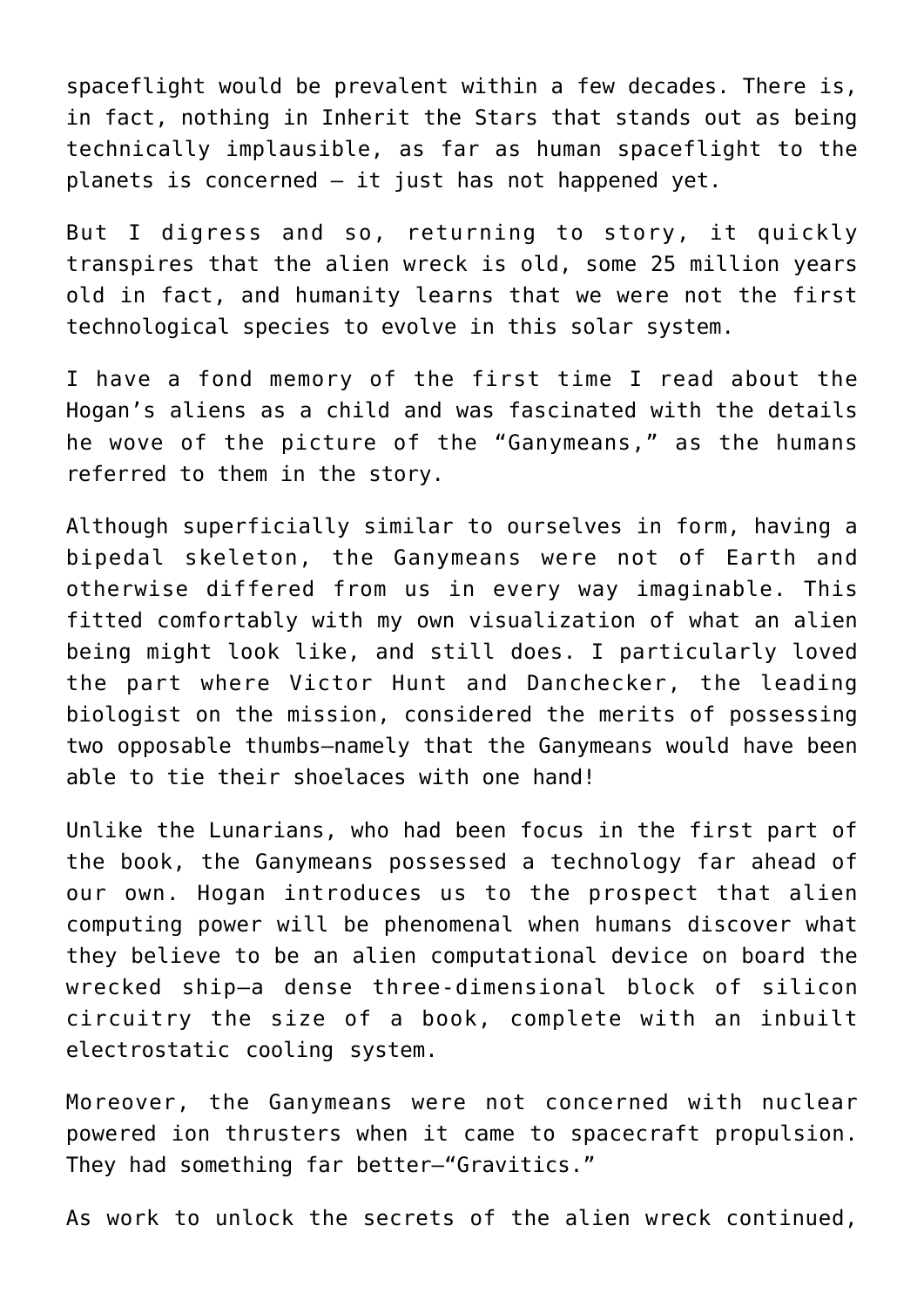Hunt's investigation team began to understand that the Ganymeans could generate huge gravitational forces in much the same way as we manipulate electromagnetism. Indeed, we learn that the ship was propelled by means of the projection of a small black hole just ahead of itself, so that acceleration resulted as the ship simply fell into it.

In the immediate sequel, this line of investigation continues with the retrieval of an oil-drum sized device from the alien ship. Believing that it to be an energy storage unit of some kind, human researchers try pumping an electrical current into it, only to wonder why nothing seems to happen. Further afield in the solar system, however, scientific spacecraft begin to detect gravitational anomalies originating from Ganymede.

This is wonderful stuff! But is any of this possible?

Potentially, yes it is.

To date, gravity remains one of the least understood areas of modern physics. Nevertheless, I don't believe Hogan's description of alien gravitational devices are rendered implausible by current science.

In the *general theory of relativity*, for example, gravity is not a true fundamental force, but the curvature of space-time. This is at odds with *quantum mechanical theory*, however, in which gravity is described by a field, just like the other fundamental forces.

Theoretical physicists have yet to formulate a consistent theory which combines general relativity and quantum mechanics. Attempts are underway to detect gravitational waves, however, and if successful may help revolutionize our understanding of gravity.

The aliens remain a mystery in *Inherit the Stars* and, at its conclusion, what happened to them is left as an open question. In this book, we never get to find out what it would be like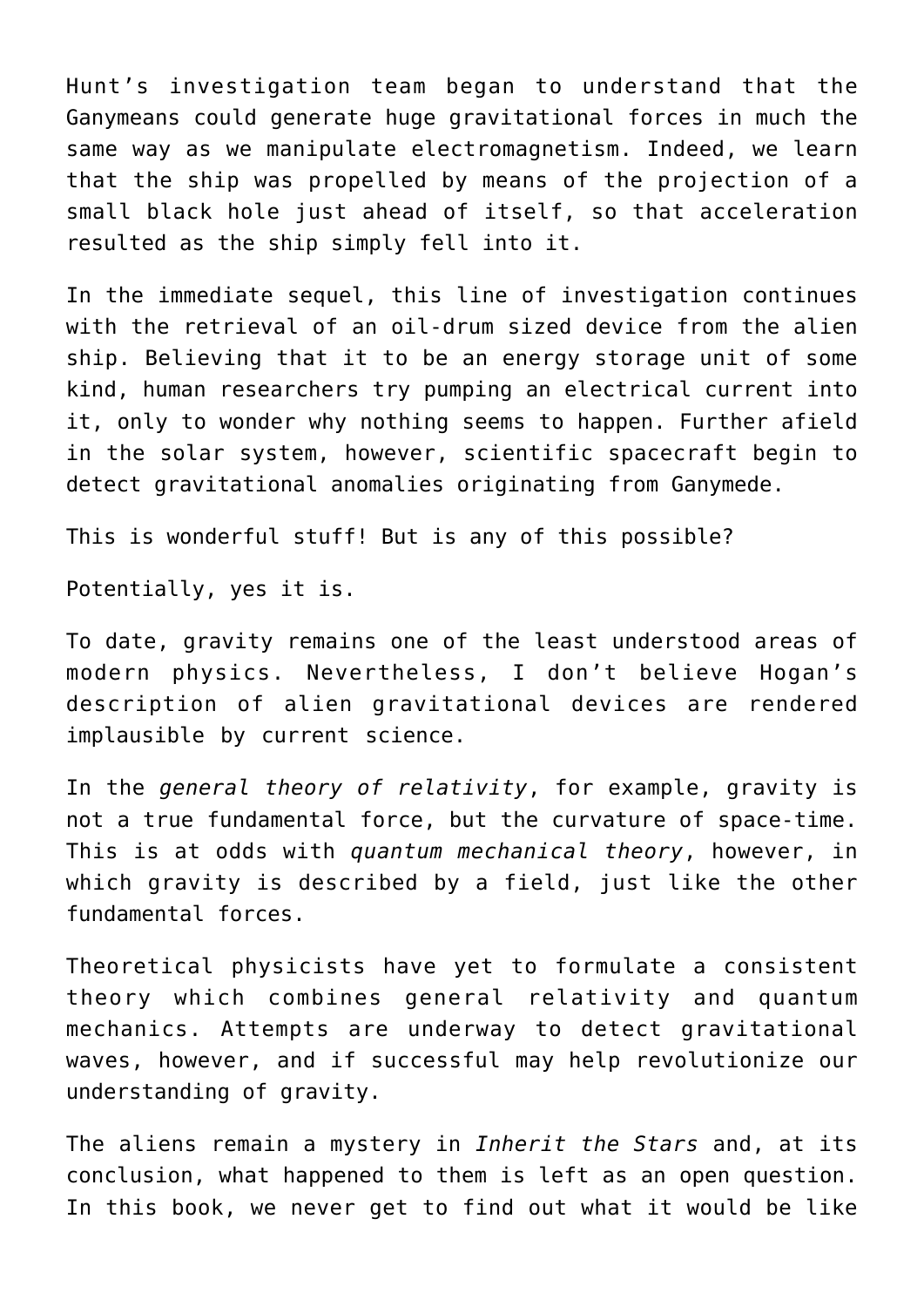to meet one, and consequently, a strong sense of "otherness" is maintained about these creatures.

With extraordinarily convenient timing, however, a lost Ganymean starship decides to show up in our solar system after an absence of 25 million years—just in time for the sequel, and the mystery that surrounded them is suddenly lost. Although Hogan makes continued references to how they are utterly unlike us in their thinking and behaviour, I could not help but be a little disappointed when the aliens ceased to be—well—alien.

I guess it was always going to be a difficult task for Hogan to maintain the "otherness" of his creatures, while at the same time, making them engage on a personal level with the human characters in the story. I found it amusing, for example, that the aliens would provide ashtrays for their human guests.

Nevertheless, Hogan attempted something quite bold here. The real-life implications of ever encountering such creatures are staggering.

If we consider that human technology began in earnest with the Industrial Revolution, then for comparison, we can say that our own is 250 years old or thereabouts. What Hogan gave us with the Giant novels was a vision of an alien race with a technological heritage of at least 25 million years, and consequentially, had the ability to wield unimaginable forces.

Over the years, I have often seen it discussed in popular science how we have been announcing our presence to the galaxy with our television and radio signals. No doubt you have read how aliens in nearby star systems may be watching our TV shows from the 1960s. I really don't think it matters a jot, however.

We have, only recently, developed the technology to begin studying planets around other stars. If there are, indeed,